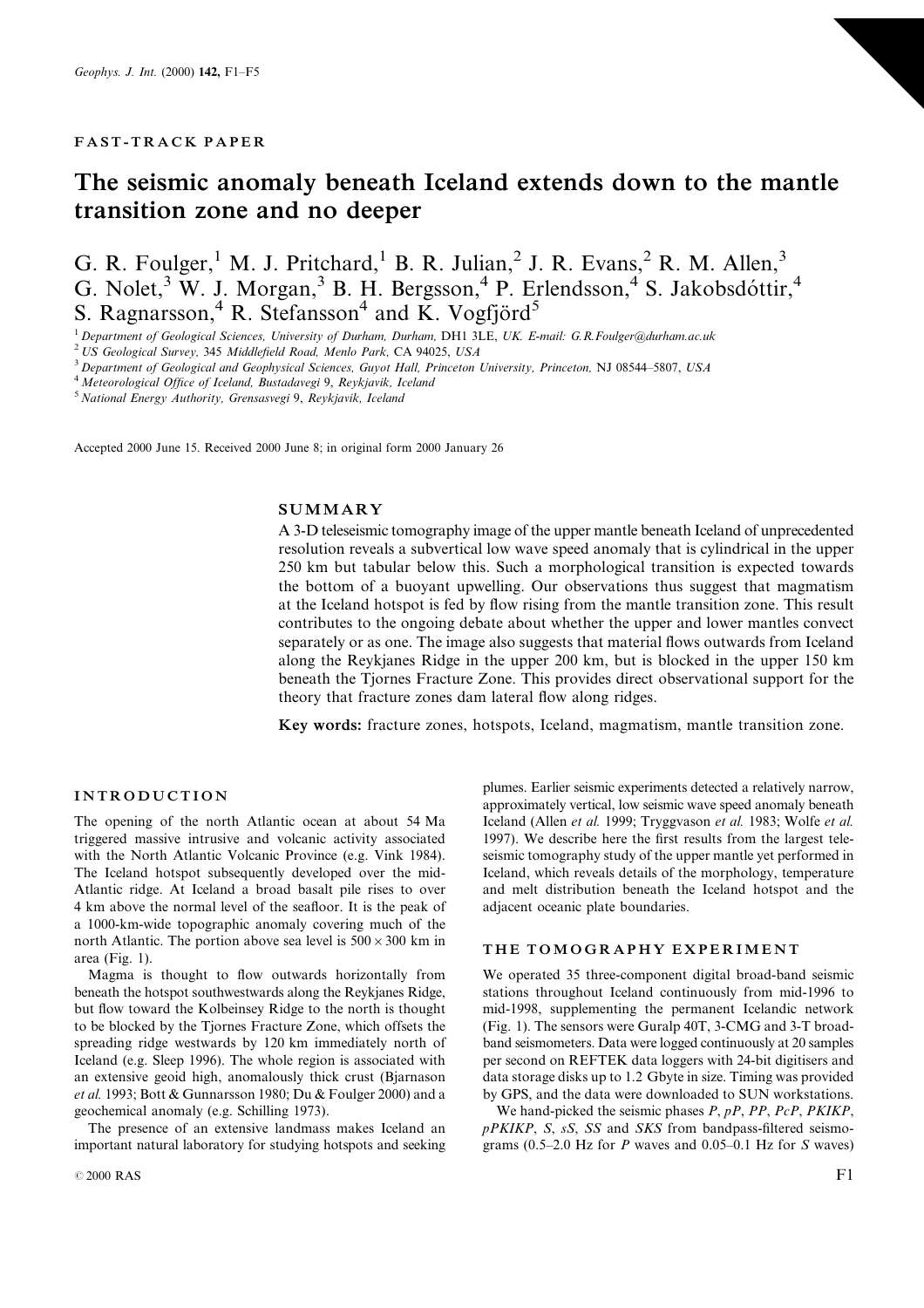

Figure 1. Map of Iceland showing the outline of the neovolcanic zone in Iceland (dotted) and all the broad-band seismic stations that provided data for our tomographic model (triangles). RR: Reykjanes Ridge; TFZ: Tjornes Fracture Zone; KR: Kolbeinsey Ridge.

for 113 well-distributed earthquakes (Fig. 2) at the 42 stations of the combined network that had broad-band sensors. We checked the times for internal consistency by comparing the patterns of arrival times from earthquakes in similar locations.



Figure 2. Earthquakes used for the tomographic inversion. Black dots: earthquakes for which compressional waves were picked; open circles: earthquakes for which shear waves were picked.

The resulting data set contains 3200 compressional and 1300 shear wave arrival times. We estimate picking accuracies to be up to about  $\pm 0.15$  s for compressional waves and  $\pm 0.3$  s for shear waves, based on the repeatability of measurements for earthquakes in hypocentral clusters.

We used the ACH tomography method (Aki et al. 1977) to compute independent 3-D models for the compressional and shear wave speeds  $(V_P \text{ and } V_S)$  beneath Iceland. The method is non-iterative, uses straight-segment ray paths for a layered structure, represents the structure as an assemblage of blocks, each with uniform wave speed, and calculates perturbations to an initial model using damped-least-squares regularization. We used the IASP91 model as an initial model (Kennett & Engdahl 1991). The non-iterative approach is adequate for structures with wave speed anomalies that do not exceed  $\sim$  5 per cent, which is the case for the mantle beneath Iceland. The derived models include station terms to account for structure in the upper few kilometres that is governed by local features such as central volcanoes and spreading centres and is thus highly variable across Iceland (e.g. Bjarnason et al. 1993; Miller et al. 1998).

Many suites of inversions were performed using different spatial parametrizations, damping values and data subsets, the final results being highly stable. The optimal spatial parametrization uses blocks  $75 \times 75$  km in horizontal dimensions (approximately the station separation) and 50 km thick. We studied the trade-off between residual variance and the square of the Euclidean norm of the model vector for different damping parameters and selected a value of 400  $s^2$  per cent<sup>-2</sup>, which provided a reasonable trade-off between data fit and model complexity. To reduce artefacts, to which the ACH method is prone, we used an 'offset and average' technique, and to reduce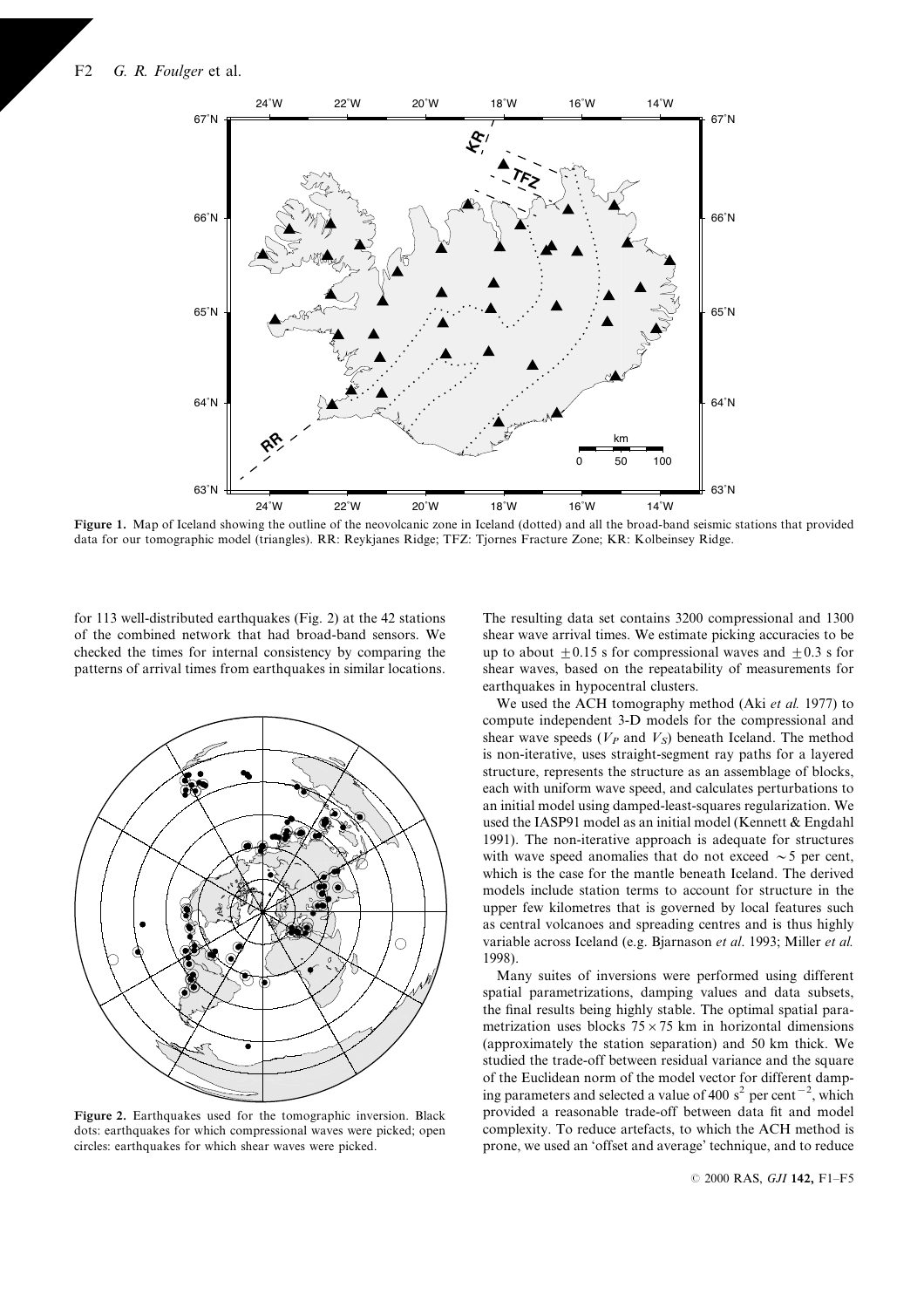the consequences of vertical smearing we used layer thinning (Evans & Achauer 1993, Section 13.2.3). This involves performing independent inversions with the grid offset by one half of the block size in each horizontal direction and averaging the results, and reducing layer thickness to considerably less than the station spacing (Fig. 3). Using layers significantly thinner than the nominal vertical-resolution distance  $(1.5-2)$  times the station spacing) minimizes artefacts and perceptual difficulties associated with thick layers, but does not distort or change the smearing inherent to the ray distribution (Evans & Achauer 1993). The pre-inversion rms arrival-time residuals were 0.40 s for compressional waves and 1.39 s for shear waves, relative to expected arrival times predicted by the IASP91 model. The final 3-D models produced variance reductions of 84 per cent for compressional waves and 89 per cent for shear waves.

## STRUCTURE OF THE UPPER MANTLE **BENEATH ICELAND**

The most obvious feature in both the  $V_p$  and the  $V_s$  models is a coherent negative (slow) anomaly (Fig. 3). In the  $V_P$  model the anomaly is strongest in the top  $(10-58 \text{ km})$  layer, where the wave speed is as much as 2.7 per cent lower than in the IASP91 model. There are no crossing rays in this layer, so the structure obtained there represents the mean wave speed anomalies determined independently beneath each station. Beneath 58 km, the largest  $V_P$  anomaly is 2.1 per cent. The  $V_S$  anomaly is stronger than the  $V_P$  anomaly, with wave speed perturbations as great as 4.9 per cent.

Seismic wave speeds are sensitive to several physical and chemical effects that are expected to be important beneath hotspots and spreading ridges, including elevated temperature, partial melting, chemical depletion and olivine alignment anisotropy (e.g. Faul et al. 1994; Ito et al. 1996). The temperature anomaly is thought to be up to 200-250 °C beneath Iceland (e.g. Sleep 1990; White et al. 1995), which would cause variations in  $Vp$  of  $\sim$  1 per cent and in  $V<sub>S</sub>$  of  $\sim$  1.5 per cent. The anomalies are thus consistent with a hot upwelling in the upper mantle beneath Iceland, while the strength of the  $V_P$  anomaly and the fact that the  $V_s$  anomaly is up to twice as strong suggest the presence of partial melt in a depth interval that corresponds approximately to the low-velocity zone that occupies the depth range  $\sim$  190–250 km (Anderson 1989).

Down to about 250 km, the  $V_P$  anomaly is approximately cylindrical, with a nearly vertical axis centred on Iceland and a radius of 100-130 km. At greater depths, and down to the limit of resolution, the anomaly is elongated north-south and underlies the spreading plate boundary in Iceland. This is well illustrated by comparing easterly cross-sections, in which the anomaly becomes narrower and weaker with depth (Fig. 3, cross-sections B-B'), to northerly cross-sections, where it widens with depth (Fig. 3, cross-sections A-A').

The  $V_S$  image was determined independently from  $V_P$ . While it differs in detail, it is similar to the  $V_P$  image in the first-order features discussed in this paper. Although the two models were derived using similar methods, and data with similar ray geometries, the good first-order agreement between the two is consistent with the conclusion that the results are robust. A coherent low- $V_s$  anomaly, similar in shape to the  $V_p$  anomaly, underlies Iceland at all depths. Although the  $V_s$  image is less well constrained than the  $V_P$  image, a change from an approximately cylindrical morphology in the upper 250 km to a tabular morphology, elongated in the north-south direction at greater depths, is also imaged (Fig. 3).

Close examination of the resolution matrix, including the offdiagonal terms, indicates good and highly symmetric resolution in the model to a depth of  $\sim$ 400 km (Fig. 3). Below  $\sim$ 450 km depth, resolution is very low beneath central Iceland. There may be slightly stronger smearing to the northeast than in other directions as a result of the uneven ray distribution (Keller et al. 2000; Fig. 2). The northerly orientation of the low- $Vp$  and low- $V<sub>S</sub>$  features begins at 250–300 km depth and the anomaly is far less symmetric than would be expected for a simple resolution artefact under these conditions. If anything, the northerly orientation of the anomaly runs counter to any preferred smearing direction, and it is thus likely to be real.

## DEPTH OF THE ANOMALY

The transition in shape that we find for the low wave speed anomaly in the upper 400 km suggests that upward flow extends no deeper than the mantle transition zone, the region between the 400 and 650 km discontinuities. Numerical models of convection from a combination of basal and internal heating predict a transition in the shape of a buoyant upwelling from tabular to cylindrical, similar to the one we observe, near the base of a convecting layer (e.g. Houseman 1990). Convection models driven by edge effects and passive upwelling beneath the ridge also predict buoyant upwellings confined to the upper mantle with the deep tabular morphology we observe (e.g. Anderson 1998; King & Anderson 1998). Such a morphology is also commonly observed in other kinds of diapirs, including salt domes and igneous intrusions, and in model experiments (Ramberg 1981). If a plume rose from the lower mantle, it would have achieved a cylindrical shape long before reaching the upper mantle.

The question of whether or not the whole mantle convects is long-standing. Several of the polymorphic transitions that are candidates for the cause of the 650 km discontinuity are endothermic (the higher-pressure phase has higher entropy), and would tend to impede whole-mantle convection because rising hot material would displace the boundary upwards. The 400 km discontinuity is exothermic, and consequently would tend to enhance convection. Comparatively small chemical differences at the 650 km discontinuity could also prevent convecting material from crossing it (Anderson 1989). Not enough is known, however, about composition, mineralogy and physical properties under the appropriate conditions for either of these arguments against whole-mantle convection to be conclusive. Our seismic results strongly suggest that the Iceland hotspot is underlain by a hot, buoyant upwelling that does not come from the lower mantle. Recent high-resolution whole-mantle tomography work (Megnin & Romanowicz 2000; Ritsema et al. 1999) yields a similar conclusion.

Even if this is so, however, convection in the upper and lower mantles is not expected to be independent but to be related mechanically and thermally. Buoyant upwellings in the upper mantle might tend to lie above upwellings in the lower mantle, and seismic anomalies below 650 km, which have been reported in various seismological investigations (e.g. Bijwaard & Spakman 1999; Pritchard et al. 2000; Shen et al. 1998), might thus be systematically related to convection in the upper mantle.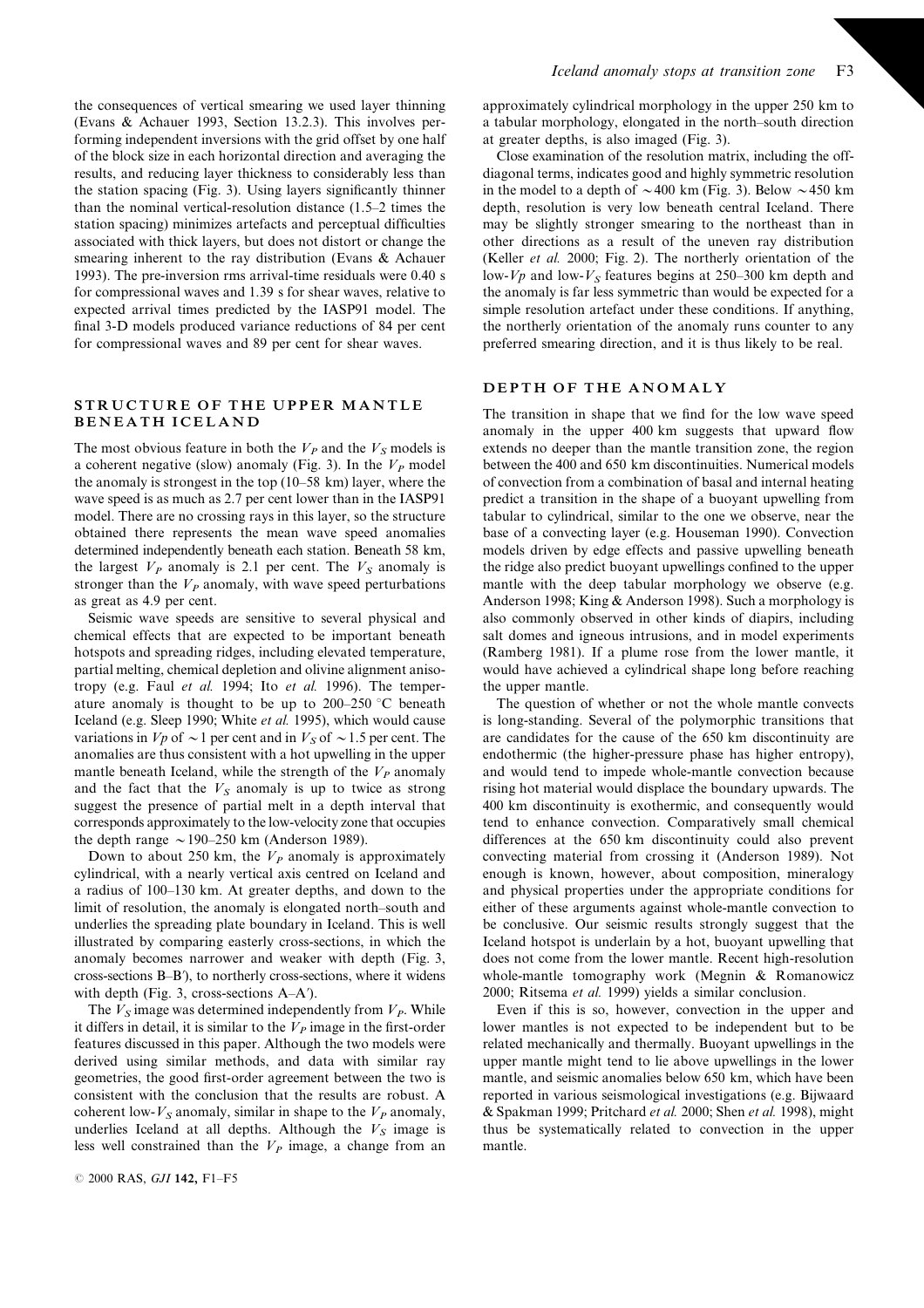

Figure 3. Variations in  $V_p$  and  $V_s$  from the IASP91 starting model for each layer, in percentage of the starting wave speed, indicated as  $V_p$ and  $V_s$ . Upper panels show wave speed anomalies in a 'special top layer' 10 km thick, which amount to station corrections. In other panels, wave speed anomalies in the original inversion blocks are interpolated at 15 km intervals using continuous curvature surface gridding (Wessel & Smith 1998) and plotted as small blocks. Each small block is approximately half the width of the offset between the original inversion blocks used in the offset-and-averaging procedure (see text; Evans & Achauer 1993). Horizontal cross-sections are shown for average perturbations in 50-km-thick layers. Small map shows the orientations of the vertical sections, which strike at  $0^{\circ}$  (A-A') and  $60^{\circ}$  (B-B'). Dotted black line shows the contour of resolution of 0.7 for the inversion using 100-km-thick layers. Synthetic tests have shown that the equivalent resolution of layerthinned models such as we illustrate here is effectively that of single blocks in models with layers approximately 1.5 times as thick as the station spacing (Evans & Achauer 1993).